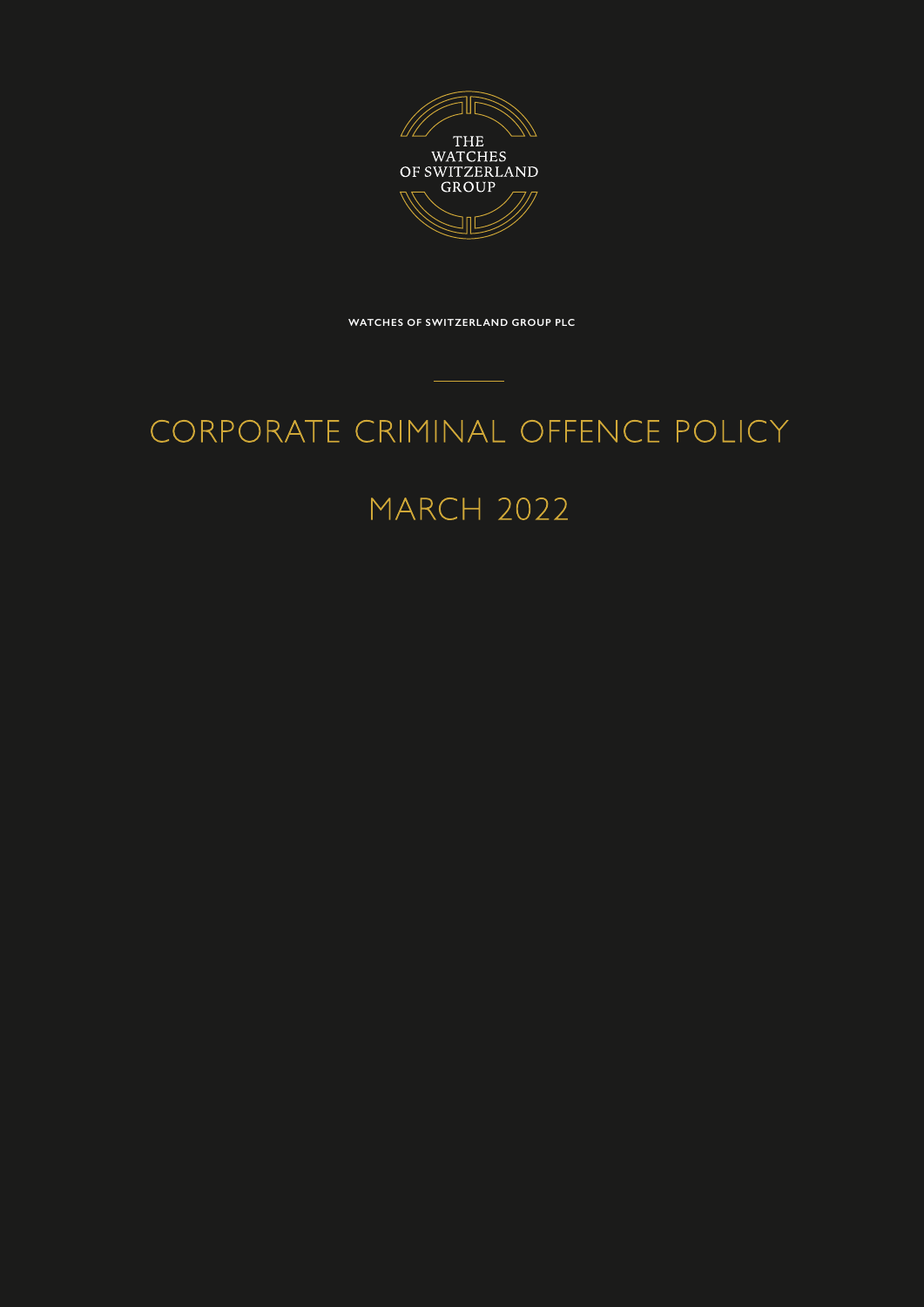# WATCHES OF SWITZERLAND GROUP CORPORATE CRIMINAL OFFENCE POLICY

## **1. PURPOSE**

The purpose of this Corporate Criminal Offence Policy (the "Policy") is to:

- i. summarise the offences under Part 3 of the Criminal Finances Act 2017 (the "Act")
- ii. set out our responsibilities in complying with the Policy in order to prevent the facilitation of tax evasion within the Watches of Switzerland Group
- iii. provide information and guidance on how to recognise and deal with facilitation of tax evasion issues.

References in this policy to:

**"Watches of Switzerland Group"**, "WOSG" means Watches of Switzerland Group PLC and its subsidiaries

**"associated persons"** includes employees, contractors, sub-contractors, suppliers and agents, and their employees, agents, or service providers. An associated person can be an individual or an incorporated body.

**"third party"** or **"third parties"** means any individual or organisation that you come into contact with during the course of your work for the Watches of Switzerland Group, including actual and potential clients, customers, suppliers, business contacts, agents, advisers, government and public bodies, including their advisers, representatives and officials, politicians, and political parties.

## **2. INTRODUCTION**

This document outlines WOSG's zero tolerance approach to tax evasion and the facilitation of tax evasion, whether the tax evaded is owed in the UK or in a foreign country, by all associated persons and third parties acting for it or on its behalf.

The Policy is published as part of the commitment of WOSG's senior management to implement and enforce effective systems throughout its business to monitor the risk of and to prevent and eliminate tax evasion, in accordance with the Act.

The facilitation of tax evasion is a criminal offence. If WOSG is found to have taken part in the facilitation of tax evasion, WOSG could face an unlimited fine and significant damage to its reputation. The success of WOSG's anti-facilitation of tax evasion measures depends on all associated persons and third parties helping to prevent tax evasion.

Associated persons of WOSG, are required to familiarise themselves and comply with the Policy, including any future updates that may be issued from time to time by WOSG. Associated persons are obliged to report any suspected facilitation of tax evasion in accordance with section 4.4 of this Policy. WOSG will support any associated person that makes such a report, provided it is made in good faith.

WOSG will regularly communicate its anti-facilitation of tax evasion measures to all its employees. Training on the Policy will form part of the induction programme of any new employee or contractor of WOSG who might be in a position to facilitate tax evasion. Training is provided annually for relevant employees or contractors and may be provided on an ad hoc basis as required.

WOSG will monitor the effectiveness and review the implementation of this Policy, on an annual basis to consider its suitability, adequacy, and effectiveness.

# **3. SUMMARY OF THE ACT AND CONSEQUENCES OF BREACH**

#### **3.1 Offences under the Act**

The Act came into force on 30 September 2017. It creates the corporate offence of the facilitation of tax evasion (the "offence"), in respect of both UK and foreign tax. There are three elements that apply to the offence:

- 1. criminal tax evasion by a taxpayer (either an individual or a legal entity)
- 2. criminal facilitation of the offence by an "associated person" acting in that capacity; and
- 3. WOSG fails to prevent an associated person from committing the act/facilitating the offence.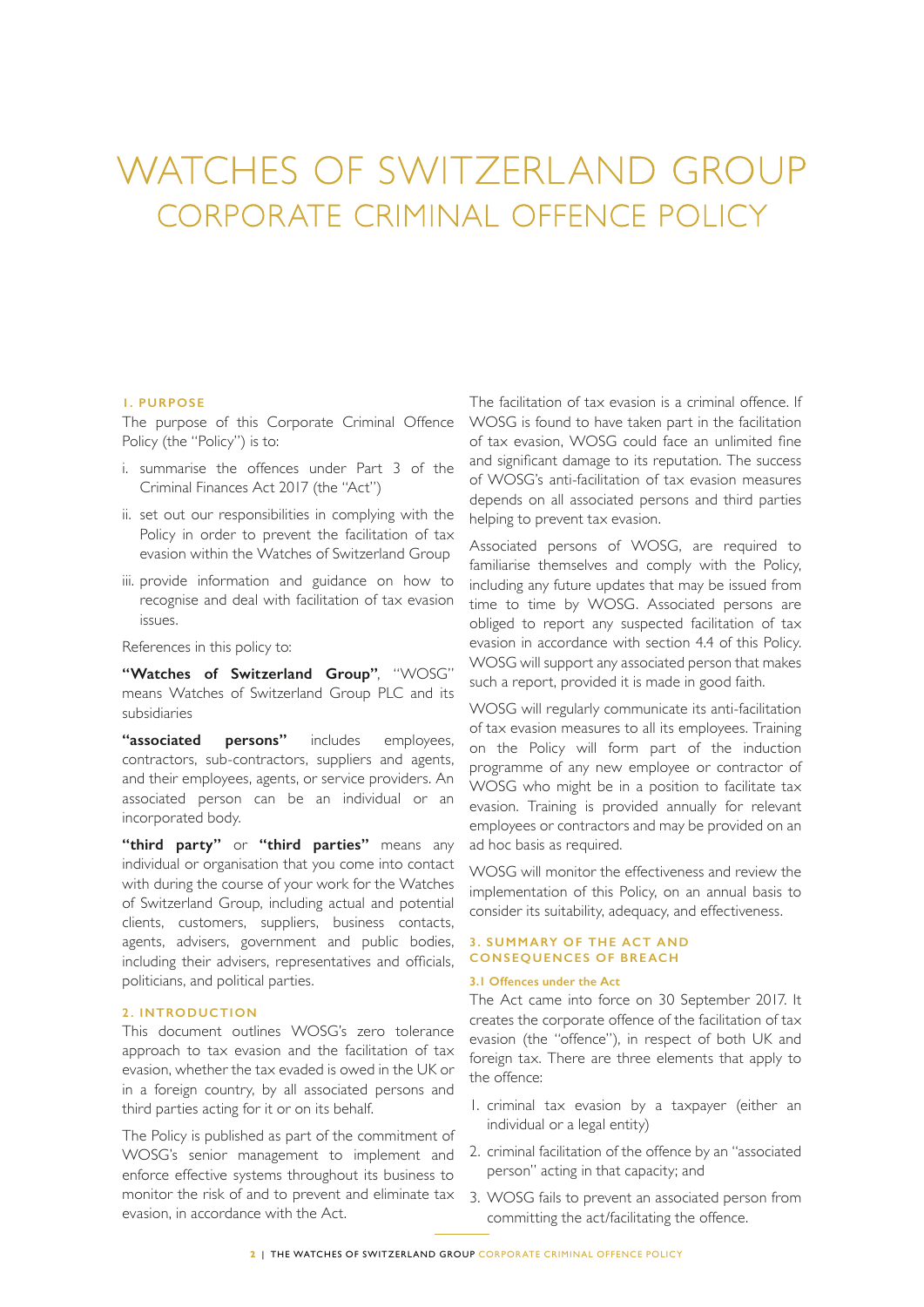A criminal offence will be committed by WOSG under the Act if:

- 1. criminal tax evasion has been committed;
- 2. this was facilitated by an associated person; and
- 3. WOSG does not have adequate procedures in place to prevent the facilitation of tax evasion.

#### **3.2 Consequences of breach of the Act**

A company found guilty of failing to prevent the facilitation of tax evasion could be liable to an unlimited fine and subject to ancillary orders such as confiscation orders or serious crime prevention orders.

#### **4. RESPONSIBILITIES**

The directors of each of the WOSG companies have overall responsibility for ensuring that the Policy complies with WOSG's legal and ethical obligations, and that all associated persons under their control comply with it.

Management at all levels are responsible for ensuring that those reporting to them understand the Policy and that those considered to be at risk of facilitating tax evasion are given adequate training as regularly as they consider necessary.

#### **4.1 Prohibition applicable to all associated persons**

Associated Persons are prohibited from facilitating any tax evasion, whether in respect of a UK or a foreign tax, whilst acting for or on behalf of WOSG.

Where there is a UK tax evasion facilitation offence it does not matter whether the company is UK-based or established under the law of another country, or whether the associated person who performs the criminal act of facilitation is in the UK or overseas. In such cases the offence will have been committed and can be tried by the courts of the United Kingdom.

#### **4.2 Due Diligence**

Due diligence should be undertaken, in accordance with WOSG's procurement and risk management procedures, prior to entering into any contract, arrangement or relationship with a third party.

The extent of the due diligence carried out depends on the nature of the relationship and the risk of tax evasion occurring. Before entering into any contract, arrangement, or relationship you must make sure that appropriate personnel within WOSG have been consulted and you have the approval of the business to proceed.

#### **4.3 Record keeping**

WOSG must keep accurate and complete financial records and have appropriate internal controls in place which will evidence the business reason for making payments to third parties. No accounts must be kept "off book" to facilitate or conceal improper payments.

Particular care must be taken to ensure all company records are accurately maintained in relation to any contracts or business activities, including financial invoices and all payment transactions with associated persons.

#### **4.4 Confidential reporting**

WOSG requires that associated persons remain vigilant in preventing, detecting, and reporting tax evasion in all aspects of the business.

Any issues or concerns should be reported, as soon as possible to the Head of Risk, or Head of Tax or, if preferred, to a senior member of staff of your choosing, or through the independent Safecall procedures detailed in the WOSG Whistleblowing policy. Any such reports will be promptly and discreetly investigated.

Issues or concerns that you should report include:

- any suspected or actual attempts to evade tax – particularly if you:
	- (i) are asked to facilitate tax evasion (or what you perceive to be tax evasion) by a third party,
	- (ii) suspect that this may happen in the future, or
	- (iii) believe that you or WOSG are inadvertently party to another form of unlawful activity; or
- concerns that other colleagues or associated persons may be facilitating tax evasion.

## **5. HOW TO RECOGNISE AND DEAL WITH TA X EVASION ISSUES**

#### **5.1 Risk Management**

In order to identify and prevent tax evasion risks, WOSG will regularly conduct risk assessments for each of its key business activities. In particular, WOSG will:

- provide annual training to 'at risk' employees on the Act and how to identify and combat tax evasion;
- regularly assess risk areas, for example tenders submitted by suppliers for work; and
- undertake appropriate due diligence on third parties and associated persons.